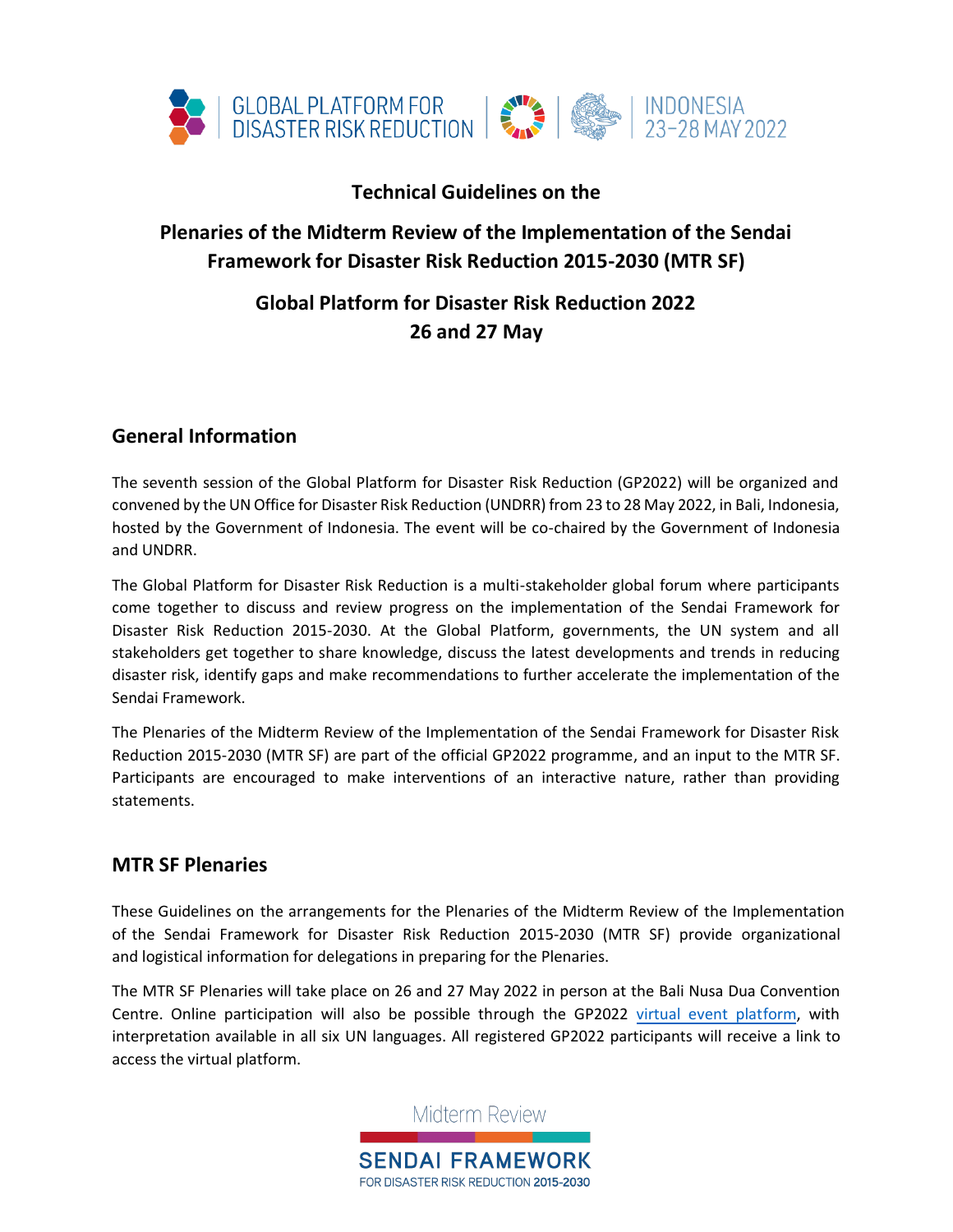

#### **How to register for the GP2022**

Registration for GP2022 is open. Access to the venue and to the virtual platform will only be granted to [registered and confirmed participa](https://indico.un.org/event/1000247/)nts.

Link to register for the GP2022

#### **Who can make an intervention at the MTR SF Plenaries?**

The MTR SF Plenaries are open to all registered and approved GP2022 participants, both in-person and online.

Member States and representatives of stakeholder groups - including but not restricted to the United Nations, international or regional organizations, civil society, the private sector - are invited to provide their perspectives on progress in respective themes since the adoption of the Sendai Framework in 2015, identifying lessons learned and recommendations for action in the period to 2030 in pursuing the outcome and goal of the Framework.

Specific insights from the perspective of your country, region, domain, constituency, organisation are encouraged.

#### **How to prepare the content of your intervention?**

[Please fa](https://sendaiframework-mtr.undrr.org/)miliarize yourself in advance with the Concept Notes for each Plenary found on the GP2022 website, [as well as the MTR SF Concept Note and Guidance for Member States and Stakeholders found](https://globalplatform.undrr.org/conference-event/midterm-review-plenary-1) on the MTR SF website.

### **How to participate in the MTR SF Plenaries**

MTR Plenaries take place in the Nusa Dua Hall of the Bali Nusa Dua Convention Centre and are featured on the GP2022 virtual event platform.

To attend the MTR SF Plenaries, participants need to be registered at the GP2022. Please note that, due to time constraints, speaking slots at the MTR SF Plenaries are limited. A provisional list of participants that have expressed an interest in speaking during the MTR SF Plenaries will be communicated to GP2022 participants prior to the opening of the platform and will be made available on the GP2022 website.

I**n order to hear as many interventions as possible within the limited time available, a time limit of 3 minutes per intervention will be strictly implemented.** It is envisioned that around 30-35 speakers will take the floor during each Plenary.

All delegations are kindly requested to upload written versions of their interventions for interpretation purposes, for example in the form of talking points or drafts, to the MTR team (midtermreviewsf@un.org). Please indicate "MTR SF Intervention and [Name of Country] or [Organization]" in the subject line.

Remarks sent to the GP2022 secretariat will not be published or shared. Where possible, interventions should be submitted at least one day in advance, and no later than 3 hours before the intervention.